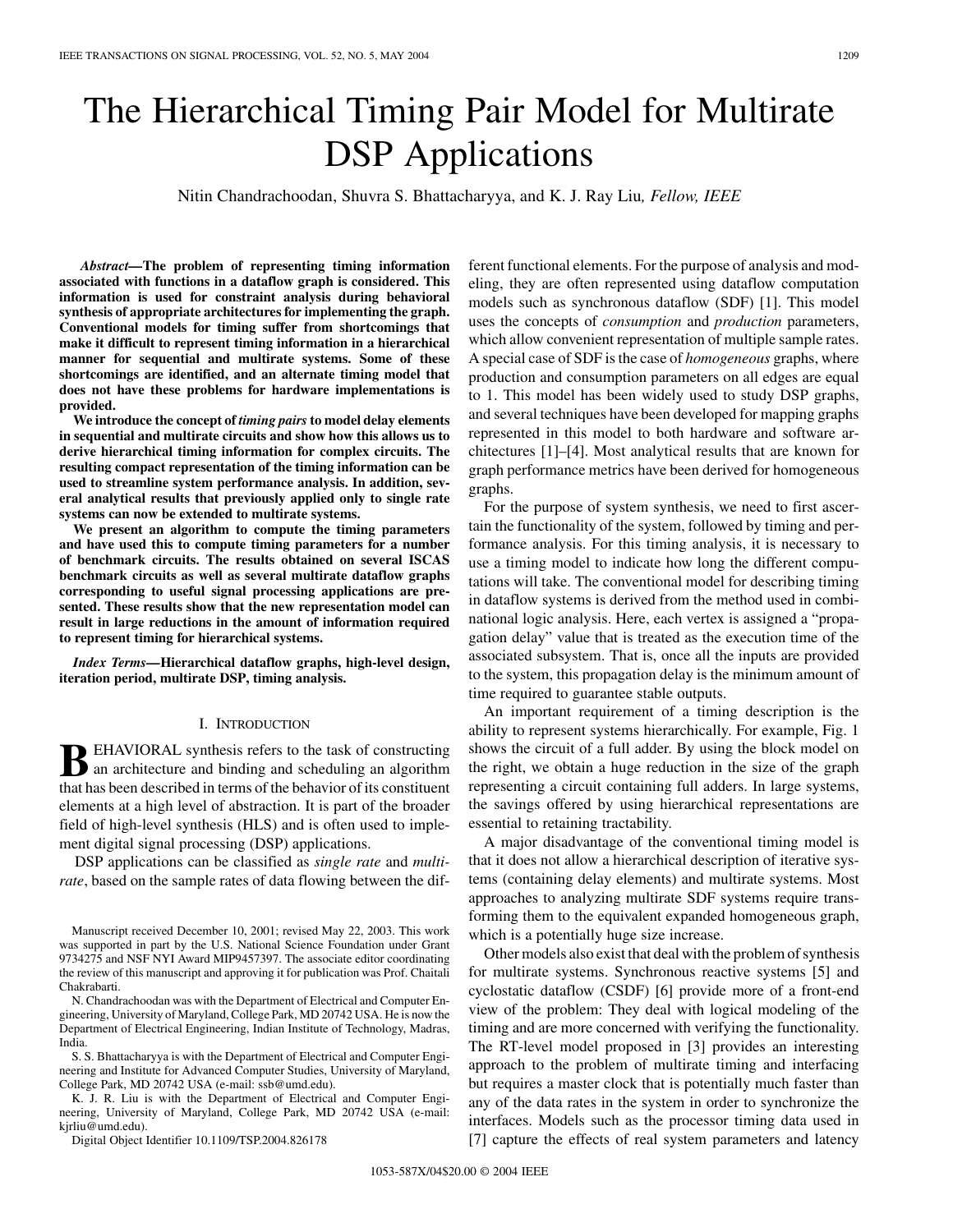

Fig. 1. (a) Full adder circuit. (b) Hierarchical block view.

for single rate systems, but they do not provide ways to take advantage of skewed clock phases or multirate graphs directly. The discrete-time domain in Ptolemy II [8] introduces the concept of token time-lines, which helps to achieve greater understandability and analyzability of SDF graphs but does not provide the complete hierarchical timing analysis for which we aim.

In this paper, we propose a different timing model that overcomes these difficulties for dedicated hardware implementations of the dataflow graph. By introducing a slightly more complex data structure that allows for multiple input–output paths with differing numbers of delay elements, we are able to provide a single timing model that can describe both purely combinational and iterative systems. For purely combinational systems, the model reduces to the existing combinational logic timing model. For multirate systems, the new model allows a treatment that is very similar to that for normal homogeneous systems, while still allowing most important features of the multirate execution to be represented. The model also allows analytical results for homogeneous systems to be applied to multirate systems. As an example, we derive an expression for the iteration period bound of a multirate graph.

We have used our hierarchical timing model to compute timing parameters of the ISCAS benchmarks, which are homogeneous systems. We have also used the model to compute timing parameters of a number of multirate graphs used in signal processing applications. The results show that the new model can result in compact representations of fairly large systems that can then be used as hierarchical subsystems of larger graphs. These results show a large savings in complexity by using the new approach.

In the next section, we discuss the requirements that a timing model for dataflow systems must meet and examine some of the shortcomings of the conventional model. Section III then presents a new model that overcomes these defects and shows how to compute the timing parameters according to our model. Section IV describes the requirements of timing models for multirate systems and shows how our model can be extended to these systems. Section V presents results of applying the model to several examples from signal processing and the ISCAS benchmark circuits. Finally, we present our conclusions and some interesting directions for further work.

Preliminary versions of the results in this paper were published in [9] and [10] for the timing pair model and its extension to multirate systems, respectively.



Single phase clock:  $x1 = x2 = x3 = 0$ : ta >= 3 \* max (t1, t2, t3) Multi-phase clock:  $x1 = t1$ ,  $x2 = t2$ ,  $x3 = t3$ ,  $ta \ge (t1 + t2 + t3)$ 

Fig. 2. Ripple effects with clock skew (multiple phase clocks).

# II. REQUIREMENTS OF A TIMING MODEL FOR HIERARCHICAL SYSTEMS

We focus on single-input single-output (SISO) systems. For general multiple-input multiple-output (MIMO) systems, each input/output pair can have different path lengths, resulting in different values for the longest combinational path between them. We assume, as is common in models of timing, that buses and other wide datapaths can be treated as single edges collapsed into relatively few timing parameters. However, this assumption is not fundamentally necessary, as we could equally well consider a system where the timing pairs are computed for each input–output pair. More accurate "bit-level" timing models can, if necessary, be implemented with the same basic constructs we propose.

One major difference between the model used in dataflow scheduling and in circuit level timing regards the treatment of delays on edges. In sequential circuits, the most common policy is to treat all delays as *flip-flops* that are triggered on a common clock edge. In high-level scheduling, we assume no such restriction on the timing of delays [11]–[14]. Each functional unit can be started at any time and signals its completion using some means. Because of this, as shown in Fig. 2, a signal applied to a dataflow graph can ripple through the graph much faster if appropriate *phase shifts* are used to trigger the flip-flops on the edges. This is because, in general, the propagation times through different elements can differ quite a bit from one another, but a single-phase clock has to take into account the worst-case value. As mentioned before, this assumption is common in high-level synthesis.

#### *A. Timing Equivalence*

We now try to clarify what is implied when we say that two descriptions of a system are equivalent for timing. Note that we are not trying to define the equivalence of circuits in the general case, as this is a considerably more complex problem. Our model also does not provide a general way to compute the timing behavior of a circuit: It assumes that there is some known way of computing the timing information for basic blocks and provides a way to combine these to get the timing information for hierarchical blocks (that may contain sequential elements).

The timing information associated with a block is used primarily for the purpose of establishing constraints on the earliest time that the successors of the block can start operating (i.e., when its outputs are ready and stable), that is, the edges of the dataflow graph imply the existence of constraints on the earliest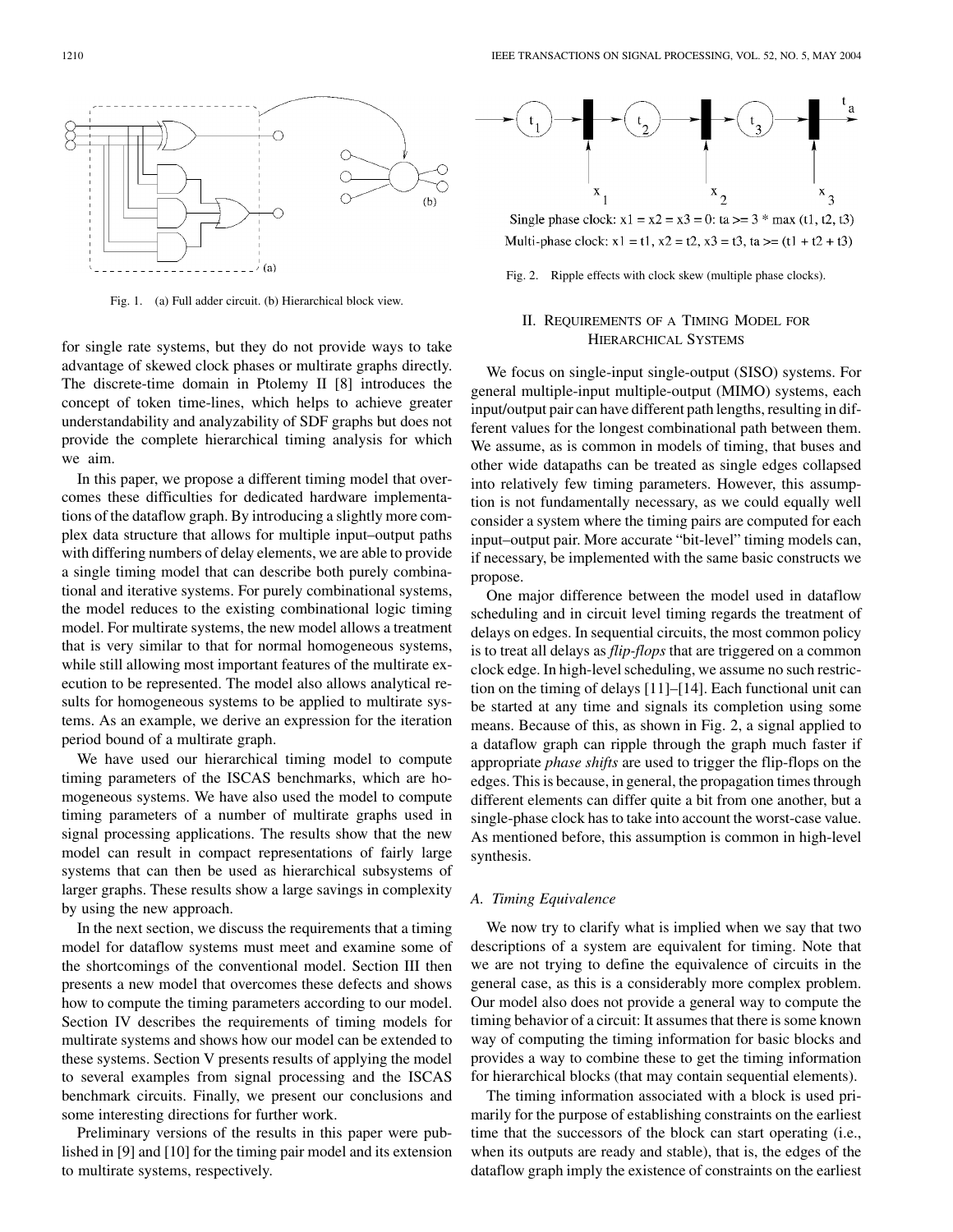

Fig. 3. Timing of complex blocks.

time that a given vertex can obtain all its inputs and start executing its function.

Using these constraints, additional metrics can be obtained relating to the throughput and latency of the system. These constraints are used to determine the feasibility of different schedules of the system, where a schedule consists of an ordering of the vertices on processing resources. An important metric of this kind is the *iteration period bound* [15], which is the minimum time within which the graph can complete a full cycle of execution. For homogeneous SDF graphs, this bound is known to be equal to the *maximum cycle mean* (MCM) of the graph (the maximum over all cycles of the sum of execution times of the vertices divided by the total number of delays on the cycle).

#### III. HIERARCHICAL TIMING PAIR MODEL

Having identified the requirements of a timing model and the shortcomings of the existing model, we can now use Fig. 3 to illustrate the ideas behind the new model for timing. In this figure, we use  $t_i$  to refer to the propagation delay of block i and  $x_i$  to refer to the *start time* of the block. We use  $T$  to denote the iteration interval (clock period for the delay elements).

To provide timing information for a complex block, we should be able to emulate the timing characteristics that this block would imply between its input and output. To clarify this idea, consider the block in Fig. 3. If we were to write the constraints in terms of the internal blocks  $x_i$  and  $x_o$ , we would obtain

$$
x_i - x_1 \ge t_1,\tag{1}
$$

$$
x_o - x_i \ge t_i - 1 \times T \tag{2}
$$

$$
x_2 - x_o \ge t_o. \tag{3}
$$

Note that the second constraint equation in the list above has the term  $(-1 \times T)$  because of the delay element on the edge. Because of this delay, the actor at the output of the edge actually has a dependency on the sample produced in the previous iteration period rather than the current one. This fact is captured by the constraint as shown.

We can combine and rewrite these constraints as follows:

$$
x_b - x_1 \ge t_1,\tag{4}
$$

$$
x_2 - x_b \ge t_i + t_o - 1 \times T. \tag{5}
$$

In other words, if we assume that the execution time of the block B is given by the expression  $t_i + t_o - 1 \times T$ , we can formulate constraints that exactly simulate the effect of the complex block В.

In general, consider a path from input  $v_i = v_1$  to output  $v_o =$  $v_k$  through vertices  $\{v_1, \ldots, v_k\}$  given by  $p : v_1 \rightarrow v_2 \rightarrow$ 



Fig. 4. Second-order filter section.

 $\cdots \rightarrow v_k$  with edges  $e_i : v_i \rightarrow v_{i+1}$ . Let  $t_i$  be the execution time (propagation delay assuming it is a simple combinational block) of  $v_i$ , and let  $d_i$  be the number of delays on edge  $e_i$ . Now, we can define the *constraint time* of this path as

$$
t_c(p) = \sum_{i=1}^{k} t_i - T \times \sum_{j=1}^{k-1} d_j.
$$
 (6)

We use the term "constraint time" to refer to this quantity because it is in some sense very similar to the notion of the execution time of the entire path but at the same time is relevant only within the context of the constraint system it is used to build. The term  $c_p$  is used to refer to the sum  $\sum_{i=1}^k t_i$ , and refers to the sum  $\sum_{i=1}^{k-1} d_i$ . The ordered pair  $(m_p, c_p)$  is referred to as a *timing pair*.

We therefore see that by using the pair  $(m_p, c_p)$  (in the example of Fig. 3,  $c_p = t_i + t_o$  and  $m_p = 1$ ), we can derive the constraints for the system without needing to know the internal construction of  $B$ . The constraint time associated with the complex block  $B$  is now given by

$$
t_c(B) = c_p - m_p \times T.
$$
 (7)

The intuition behind constraint time is that if we have a SISO system with an input data stream  $x(n)$  and an output data stream  $y(n) = 0.5 \times x(n-1)$ , the constraint time through the system is the time difference between the arrival of  $x(0)$  on the input edge and the appearance of  $y(0)$  on the corresponding output edge. This is very similar to the definition of *pairwise latencies* in [16]. It is obvious that  $y(0)$  can appear on its edge before  $x(0)$  since  $y(0)$  depends only on  $x(-1)$ , which (if we assume that the periodicity of the data extends backward as well as forward) would have appeared exactly T time-units before  $x(0)$ . Therefore, the constraint time through this system is  $(t_m - T)$ , where  $t_m$  is the propagation delay of the unit doing the multiplication by 0.5, and  $T$  is the iteration period of the data on the system.

We now need to extend the timing pair model to handle multiple input-output (I–O) paths, as seen in Fig. 4, which shows a second-order filter section [12]. Here,  $P_1$  and  $P_2$  are distinct I-O paths. Let the execution time for all multipliers be two time units and, for adders, one time unit, except for  $A_3$ , which has an execution time of two time units. In this case, for an iteration period  $T \in [3, 4]$ ,  $P_2$  is the dominant path, whereas for  $T > 4$ ,  $P_1$  is the dominant path. Therefore, we now need to store both these  $(m_p, c_p)$  values. We therefore end up with a *list*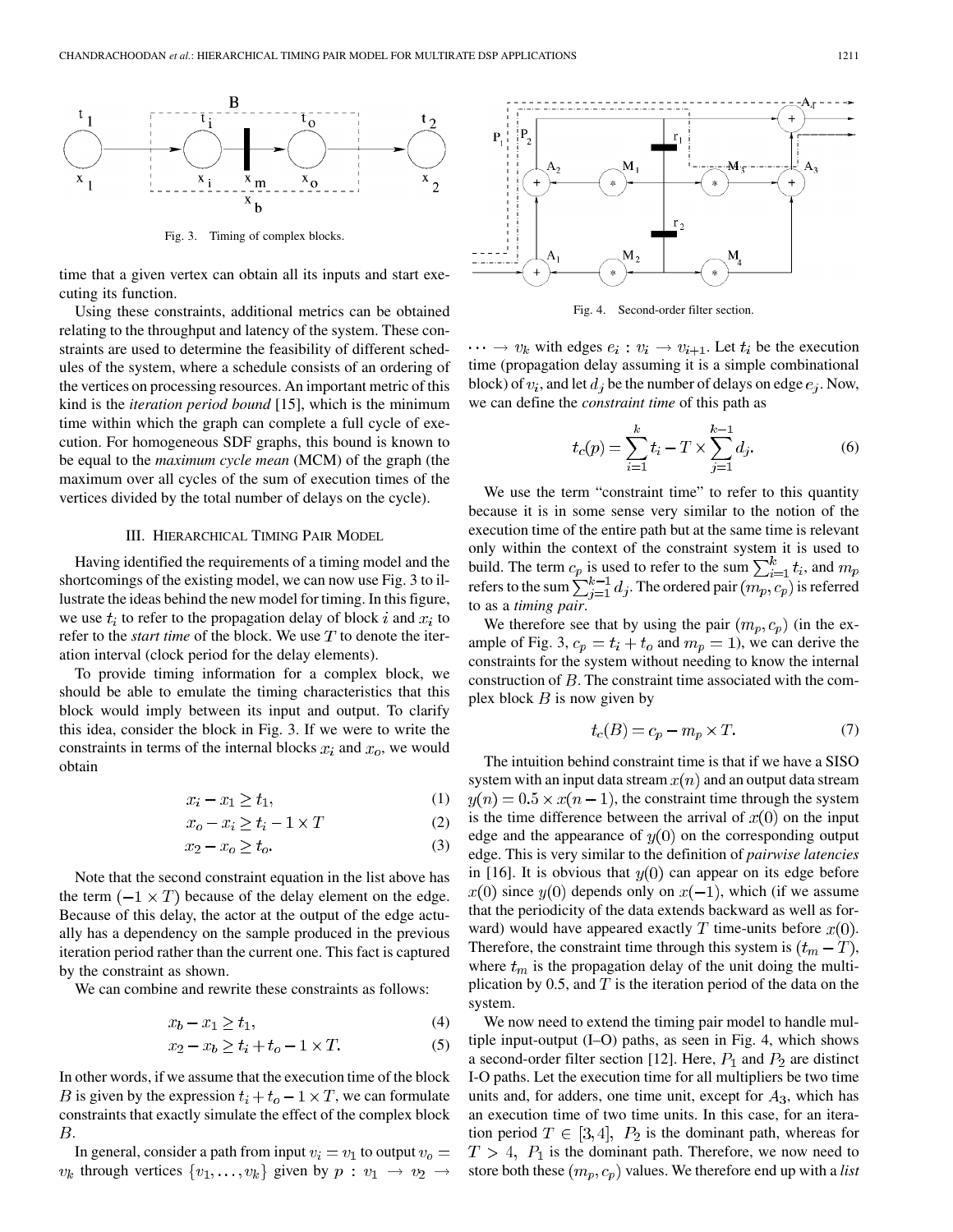

Fig. 5. Constraint time as a function of the system clock is governed by the timing pair list.

of timing pairs. The actual constraint time of the overall system can then be readily computed by traversing this list to find the maximum path constraint time. The size of the list is bounded above by the number of delays in the system  $(|D|)$ .

Fig. 5 shows an example of how the constraint time of a system with multiple paths between input and output varies as a function of the system clock. The final constraint time, which is the only relevant figure as far as constraint analysis of the block is concerned, is given by the piecewise linear function indicated by the solid line in the figure.

Note that in addition to the timing pairs, we also need to specify a minimum clock period for which the system is valid, that is, just specifying the timing pairs could result in the erroneous impression that the system can execute at any clock period. In reality, the minimum period for the system depends on the internal minimum iteration bound of the hierarchical subsystem, or it could be set even higher by the designer to take into account safety margins or other constraints that do not derive directly from the dataflow representation.

We now have a model where the *timing pairs* that we defined above can be used to compute a *constraint time* on a system, which can be used in place of the execution time of the system in any calculations. This model is now capable of handling both combinational and iterative systems and can capture the hierarchical nature of these systems easily. We therefore refer to it as the *hierarchical timing pair (HTP) model*. The constraint time that is derived from the timing pairs can now be used in place of the execution time of the block. Note that the actual value of the constraint time will still need to be obtained by other means, such as profiling the individual elements of the block.

This definition of constraint time also results in a simple method for determining the iteration period or maximum cycle mean of the graph. It is obvious that the constraint time around a cycle must be negative to avoid unsatisfiable dependencies. In addition, note that for a fixed value of  $T$ , the constraint time of each subsystem becomes a fixed number rather than a list of timing pairs. Because of this, any algorithm that iterates over different values of  $T$  in order to determine the best value that is feasible for the graph will only have to deal with the final constraint time values and not the timing pair

TABLE I TESTS FOR DOMINANCE OF A PATH

|                                        | $\begin{array}{ll} \hline \textup{Condition} \\  & m_{p_1} = m_{p_2}, \, c_{p_1} < c_{p_2} \\ 2. & m_{p_1} > m_{p_2}, \, c_{p_1} > c_{p_2} \\ \hline \end{array} \begin{array}{ll} \hline \\ P_2 \\ T_0 \leq T < \frac{c_{p_1} - c_{p_2}}{m_{p_1} - m_{p_2}} \Rightarrow P_1 \\ T \geq \frac{c_{p_1} - c_{p_2}}{m_{p_1} - m_{p_2}} \Rightarrow P_2 \end{array}$ |
|----------------------------------------|-----------------------------------------------------------------------------------------------------------------------------------------------------------------------------------------------------------------------------------------------------------------------------------------------------------------------------------------------------------------|
|                                        |                                                                                                                                                                                                                                                                                                                                                                 |
| $m_{p_1} > m_{p_2}, c_{p_1} < c_{p_2}$ |                                                                                                                                                                                                                                                                                                                                                                 |

lists. Lawler's method [17] provides an efficient way of doing this. It performs a sequence of successive approximations to find a close approximation to the iteration period  $T$ . Since we have shown [18] the efficiency of Lawler's algorithm on graphs of bounded degree, this algorithm provides an effective way of computing the iteration period for graphs described using the hierarchical model. It may be possible to find other algorithms that can operate directly on the timing pair lists and compute a closed-form analytical expression for the maximum cycle mean of the system. However, since Lawler's method is already known to be efficient in practice, this is not a very urgent requirement.

#### *A. Computation of HTP Parameters*

As seen in the previous section, it is possible to have multiple I–O paths in the system, each with different numbers of delay elements. When two paths differ in the number of delay elements, the actual constraint time due to them depends on the iteration period  $T$ . For a given value of the delay count, however, only one path can dominate (the one with the longest execution time). The overall timing of the system is therefore best represented by a list of timing pairs, which have the property that for certain values of  $T$ , one or other of the pairs will dominate the timing of the system. Since each I–O path corresponds to one timing pair, we can compute a reduced set of these pairs by checking which of them are "dominant." The criteria for dominance are shown in Table I and correspond to the different possibilities of the relative values of  $T$ .

For the example of Fig. 4,  $P_1$  has the timing pair (0, 3), whereas  $P_2$  has (1, 7) with timing as assumed in Section III. Thus, from condition 2 above,  $P_2$  will dominate for  $3 \leq T < 4$ , and  $P_1$  will dominate for  $T \geq 4$ .

By combining these conditions with the Bellman–Ford algorithm for shortest paths through a circuit [19], it is possible to derive a simple algorithm that can compute the timing pairs between any two I–O points in the circuit. As we have already shown, as long as we restrict our attention to  $T$  in the valid range (namely  $T > T_{\text{min}}$ ), we will not encounter positive weight cycles in the graph. Recall that a positive constraint time around a cycle corresponds to an unsatisfiable constraint set, which in turn would correspond to a choice of  $T$  that is outside the feasible range for the system.

Using the above algorithm, the timing pairs for a single rate graph are easily computed. The complexity of the overall algorithm is  $O(|D||V||E|)$ , where  $|D|$  is the number of delay elements in the graph (a bound on the length of a timing pair list of a vertex), |V| is the number of vertices, and |E| is the number of edges in the graph. Note that  $|D|$  is quite a pessimistic estimate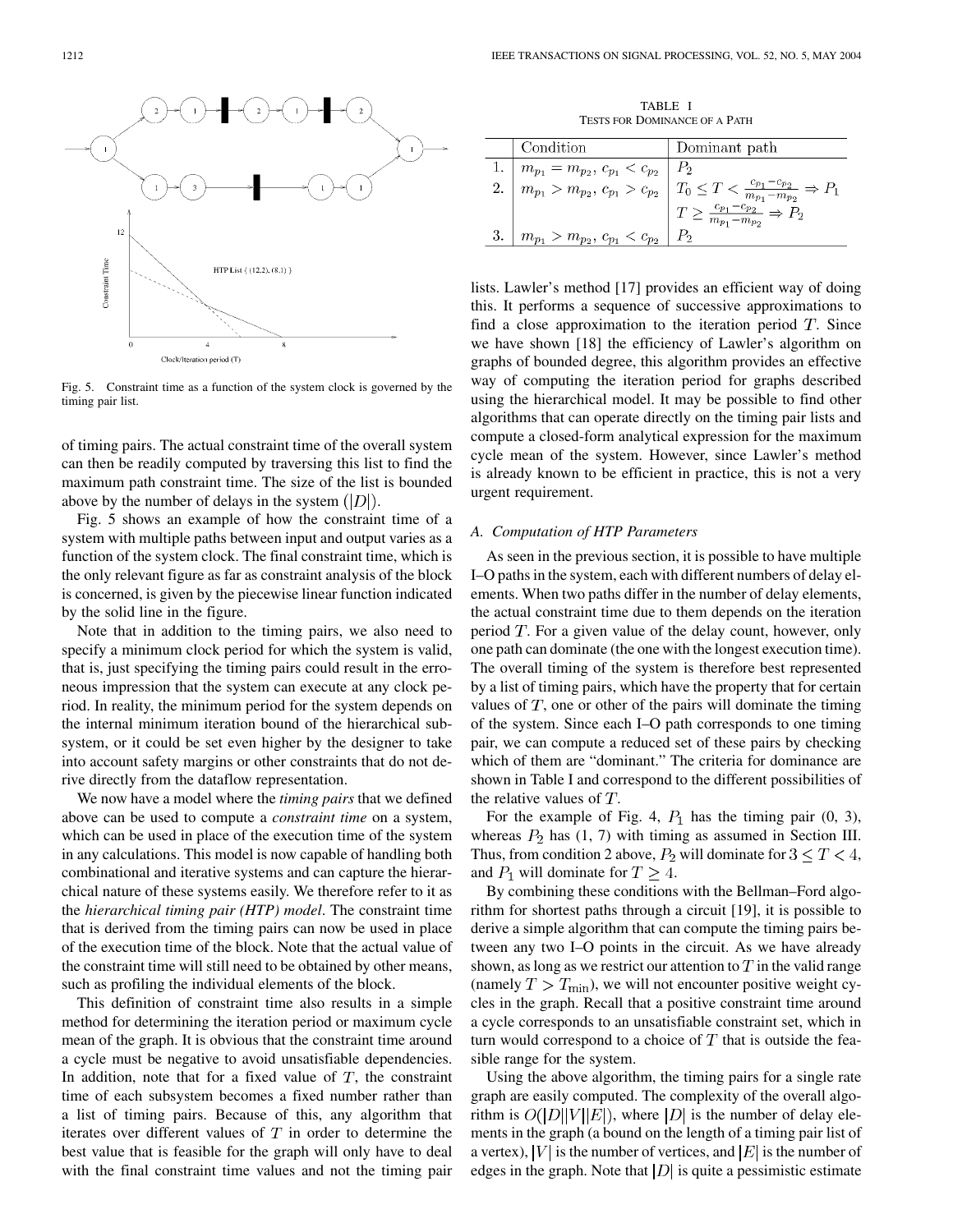

Fig. 6. Sample rate changer (3 : 5).

since it is very rare for all the delays in a circuit to be on any single dominant path from input to output.

## IV. MULTIRATE SYSTEMS

In this section, we consider some problems that arise in the treatment of multirate systems. We examine some examples to see how these difficulties can be overcome and motivate new assumptions that make it easier to handle these systems mathematically.

Conventionally, multirate SDF semantics imply that tokens are produced and consumed in "bursts," with the number of tokens being given by the production and consumption parameters on the edges. This is useful for analyzing certain properties of the system but is unsatisfactory from the viewpoint of a hardware implementation. In fact, in most DSP applications, it is reasonable to consider the samples as occurring at a fixed rate in a periodic manner. Exceptions include block operations such as the discrete cosine transform (DCT) or block coders. Even in these cases, by treating a whole block of data as a token, we find that it is possible to treat the system as having periodic token flow.

A more important problem is with regard to the criterion used for firing vertices. Consider the example of the 3 : 5 rate changer shown in Fig. 6. According to the SDF interpretation, this vertex can only fire after five tokens are queued on its input and will then instantaneously produce three tokens on its output. However, a real rate changer need not actually wait for five tokens before producing its first output. In fact, in cases where such rate changers form part of a cycle in the graph, the conventional interpretation can lead to deadlocked graphs due to insufficient initial tokens on some edge or even due to the distribution of tokens among edges. The cyclostatic dataflow (CSDF) [6] model mentioned in the introduction provides a way around this by introducing the concept of execution phases.

Fig. 6 illustrates the above ideas. This is an implementation of a 3 : 5 fractional rate conversion that is implemented using an efficient multirate filtering technique (as used in the finite impulse response (FIR) filter implementation provided with Ptolemy [20]). We have assumed a seven-tap filter  $(H(z))$  used for the interpolation, which results in the I–O dependencies, as shown in the figure. It is clear from the filter length and interpolation rate that the first output in each iteration (an iteration ends when the system returns to its original state) depends on the first two inputs only, the second depends on inputs two to four, and the third depends on inputs four and five. Therefore, the delay pattern shown in the figure is valid



Fig. 7. Deadlock in multirate SDF system: If  $n < 10$ , the graph deadlocks.

as long as there is sufficient time for the filters to act on their corresponding inputs. In other words, it is not necessary to wait for five inputs to be consumed before starting to produce the outputs. One point to note is that because of the time-varying nature of the underlying implementation, we need to exercise care in deriving the timing for a multirate system.

The implementation we considered avoids unnecessary computations; therefore, it is possible to save power by either turning off the filters when they are not needed (using the clock inputs) or by using an appropriate buffering and delayed multiplication that will allow the multipliers to operate at  $1/5$ th of the rate of the input stream, using the observation that only one of the polyphase components [21] needs to operate for each output sample. This tradeoff would depend on whether we are considering an implementation with dedicated multipliers for each coefficient or shared multipliers. Real hardware implementations of multirate systems must resort to such efficient realizations as the performance penalties can otherwise be large.

An important effect of this alternate interpretation is that it changes the criteria for deadlock in a graph. Under normal SDF semantics, the graph in Fig. 7 would be deadlocked if the edge  $AB$  has less than ten delays on it. On the other hand, six delays are sufficient on edge  $BC$ , whereas 16 delays are required on edge  $CA$  in order to prevent deadlock. The CSDF interpretation tries to avoid these difficulties by prescribing different token consumption and production phases but introduces further complexity and does not provide a complete solution to the timing problem. However, under our new interpretation, as long as each cycle in the graph contains at least one token, deadlock is broken, and the system can execute. This is the same condition that applies to homogeneous graphs.

It is important to understand that this interpretation of multirate SDF execution is useful because dedicated hardware implementations of real multirate DSP systems rarely require the interpretation in terms of token consumption of the conventional SDF model. Typical multirate blocks in DSP applications are decimators and interpolators (rate changers), multirate filters (very similar to rate changers), serial-to-parallel converters and vice versa, block coders and decoders, etc. A notable feature of these applications is that few of the applications actually require a consumption of  $c$  tokens before starting to produce  $p$  tokens. Even for block coders, in most implementations, for interoperating with the rest of the system, the data are produced in a periodic stream at a constant sample rate rather than in large bursts. As a result, the alternative interpretation of SDF execution suggested above is acceptable in most cases, especially when targeting fixed hardware architectures.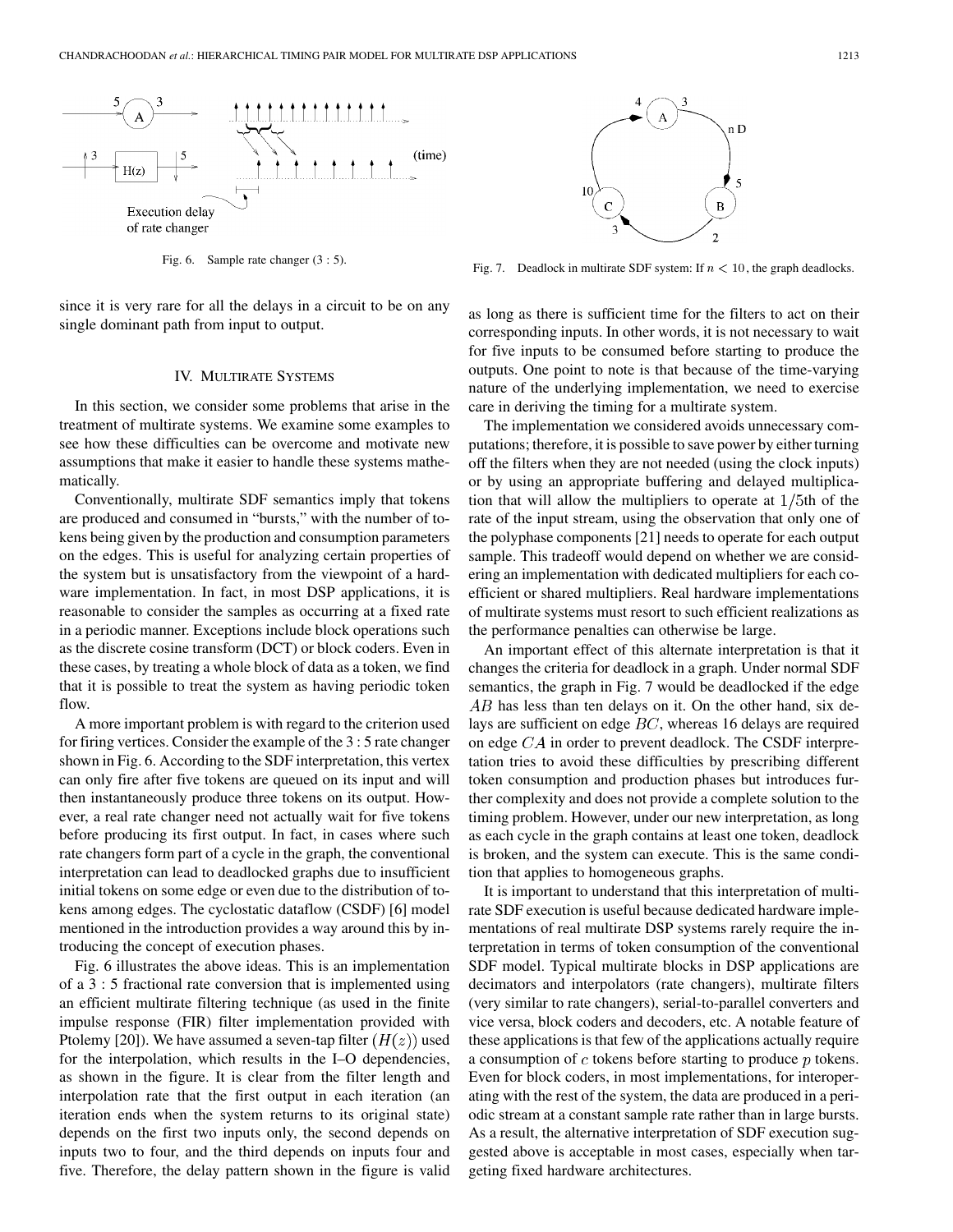#### *A. HTP Model for Multirate Systems*

Given a multirate system represented as an SDF graph, we follow the usual technique [1] to compute the repetitions vector for the graph. The *balance equation* on each edge  $e: u \rightarrow v$  in the graph is given by

$$
p_e \times q_u = c_e \times q_v \tag{8}
$$

where  $p_e$  is the production parameter on  $e$ ,  $c_e$  is the consumption parameter, and  $q_u$  and  $q_v$  are the repetition counts for the source and sink of the edge. Let  $T$  denote the overall iteration period of the graph. This is the time required for each actor  $x$  to execute  $q_x$  times ( $q_x$  is the repetition count of the actor). Therefore, the sample period on edge  $e$  is given by

$$
T_e = \frac{T}{q_u \cdot p_e} = \frac{T}{q_v \cdot c_e}.
$$
\n(9)

Now, extending the analogy of the homogeneous case, we define the *constraint time* on a path as

$$
t_c(p) = \sum_{i=1}^{k} t_i - \sum_{j=1}^{k-1} (d_j \times T_j)
$$
 (10)

where  $T_j$  is the sample period on edge j. By noting that the effect of a delay on any edge (in both the homogeneous and multirate cases) is to give an offset of  $-T_e$  to the constraint time of any path through that edge, we can see that this gives the correct set of constraints. In addition, the values of the starting times for the different vertices that are obtained as a solution to the set of constraints will give a valid schedule for the multirate system.

Fig. 8 gives an example that may help to illustrate the ideas here. The consumption and production parameters help to establish the relative sample rates on the different edges so that the period between samples on edge AB is half that on edge BC. Based on our model, actor B can begin execution immediately, based on the initial token on edge AB, which is shown by the dotted arrow on the timeline for edge AB. The time intervals  $t_A, t_B$ , and  $t_C$  are the delays experienced by each respective element before it starts generating outputs. We can therefore compute the overall period by inspecting the token flow timelines, and we obtain

$$
t_A+t_B+t_C=T_{AB}=T_{CA}=\frac{T_{BC}}{2}=\frac{T}{2}
$$

where  $T$  is the overall iteration period required to return the system to its initial state; in this case, it is the same as  $T_{BC}$ . We can obtain the value of  $T$  by using the mathematical formulation discussed below as well.

The above example illustrates the ideas behind the new interpretation of execution time and fractional delays based on the clock used on the edge and shows how a multirate system can be treated consistently in a similar manner to a single rate system.

It is possible to view the constraint times in terms of "normalized delays." Here, the delays on each edge are normalized to a value of

$$
d_n(e) = \frac{d_e}{q_u \cdot p_e} = \frac{d_e}{q_v \cdot c_e}.
$$
 (11)



Fig. 8. Timing patterns for a multirate graph.

In terms of the normalized delays, the expression for constraint time becomes the same as that for the homogeneous case.

For homogeneous graphs, the minimum iteration period that can be attained by the system is known as the iteration period bound and is known to be equal to the maximum cycle-mean (MCM) [15], [22]. Thus far, no such tight bound is known for multirate SDF graphs that does not require the costly conversion to an expanded homogeneous equivalent graph. However, some good approximations for multirate graphs have been proposed [23]. Under our model, it is easy to determine an exact bound that is similar to the bound for homogeneous graphs but does not require the conversion to a homogeneous equivalent expanded graph. By considering the cumulative constraints around a loop for the single rate case, we can easily obtain the iteration period bound

$$
T_{\min} = \max_{c \in C} \frac{\sum_{c} t_u}{\sum_{c} d_e} \tag{12}
$$

where  $C$  is the set of all directed cycles in the graph.

Similarly, for the multirate case, we can obtain the result

$$
T_{\min} = \max_{c \in C} \frac{\sum_{c} t_u}{\sum_{c} d_n(e)}\tag{13}
$$

where  $T_{\text{min}}$  is the minimum admissible iteration period of the overall system, as discussed above. In addition, the start times for each operation are directly obtained as a solution to the constraint system that is set up using the timing information.

Note that to bound the number of timing pairs, we can no longer just count the number of delay elements in the circuit. Instead, the number of timing pairs is only bounded by the least common multiple of the denominators of the normalized delays on the edges.

One possible source of misunderstanding in this context is the use of fractional normalized delays in the computation. It may appear at first sight that the HTP model allows fractional delays to be used in the graph, even though such delays have no physical meaning in the context of signal processing. In this context,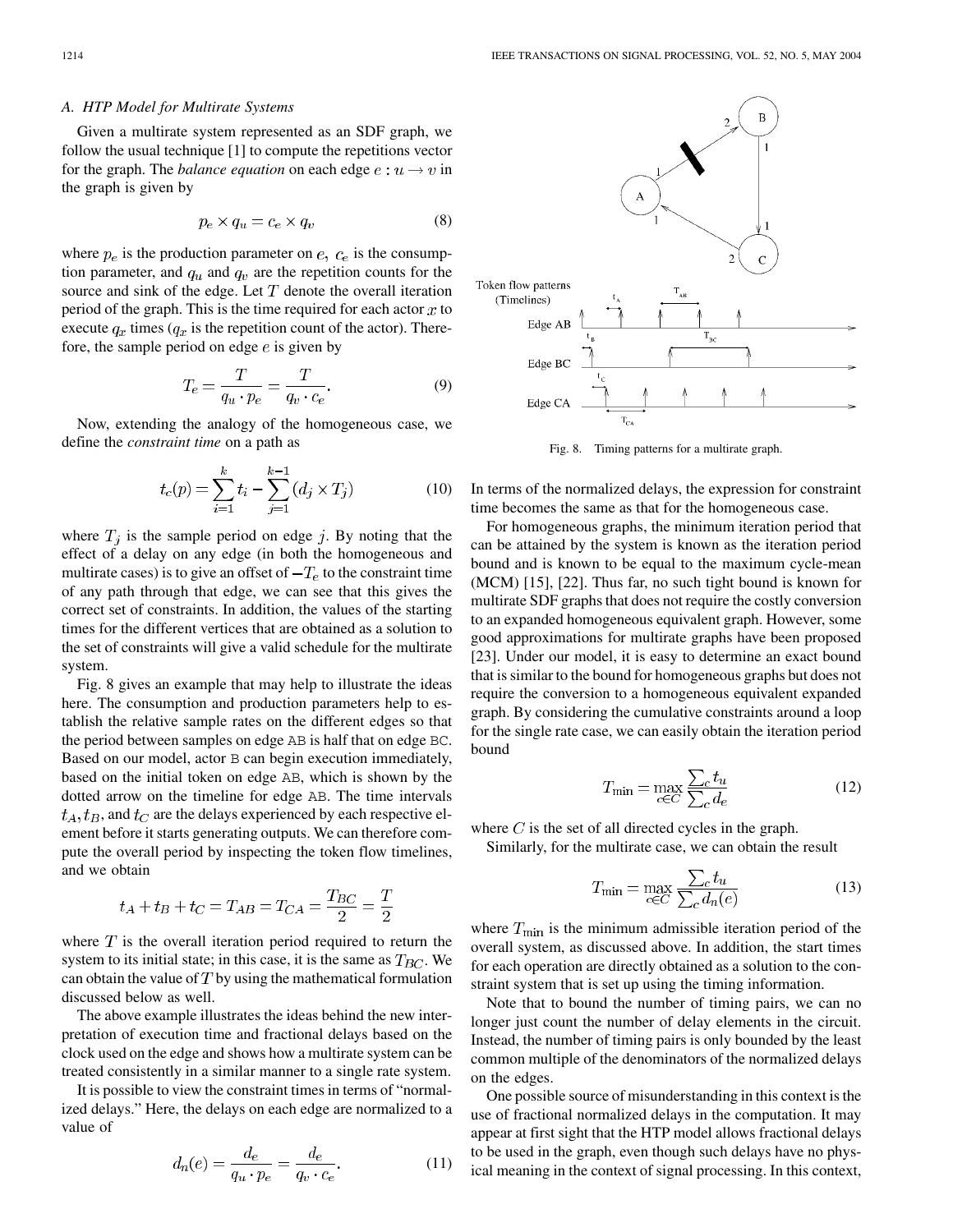

Fig. 9. Multirate FIR filter structure.



Fig. 10. Binary tree structured QMF bank.

it is important to remember that the HTP model only specifies information about the *timing* parameters of the graph. The functional correctness of the graph must be verified by other means. In particular, any fractional normalized delays only refer to the fact that the resulting timing shift is a fraction of an iteration period interval and does not indicate the use of actual fractional delays in a logical sense.

### V. EXAMPLES AND RESULTS

# *A. Multirate Systems*

The basic unit in several of these examples is the multirate FIR filter that is capable of performing rate conversion, as described in Section IV. As noted there, this must be treated as a primitive element of multirate systems. As shown in Fig. 9, the implementation uses a certain number of internal filters corresponding to the polyphase decomposition of the interpolating filter. We assume that these are implemented in a manner similar to the filter shown on the left of Fig. 9 and that the overall rate converting filter also therefore has similar timing parameters. In particular, we assume, for the sake of the other multirate examples, that any rate conversion is performed using a filter that has the timing parameters  $\{(1,5), (0,4)\}.$ 

We have applied the HTP model to the SDF graphs representing typical multirate signal processing applications. The examples we have taken are from the Ptolemy system [20] (CD-DAT, DAT-CD converters and two channel nonuniform filterbank) and from [21, p. 256] [tree-structured quadrature mirror filter (QMF) bank; see Fig. 10].

The rate conversions result in several I–O paths with different numbers of delays at different rates. The resulting timing pairs that are obtained for these systems are summarized in Table II.

#### *B. Single-Rate Systems*

We have run the algorithm described in Section III.A on the ISCAS 89/93 benchmarks. A total of 44 benchmark graphs

TABLE II TIMING PAIRS FOR MULTIRATE SYSTEMS

| Benchmark                  | Timing pairs                               |
|----------------------------|--------------------------------------------|
| Multirate FIR.             | $\{(1,5), (0,4)\}\$                        |
| QMF bank (input to $y_3$ ) | $\{ (7, 15), (3, 14), (1, 13), (0, 12) \}$ |
| CD-DAT (160:147)           | $\{(93/32, 20), (0, 16)\}\$                |
| DAT-CD (147:160)           | $\{(15/7, 15), (0, 12)\}\$                 |
| 2 ch. Non.Unif. FB         | $\{(5/2, 10), (1, 9), (0, 8)\}\$           |

TABLE III NUMBER OF DOMINANT TIMING PAIRS COMPUTED FOR ISCAS BENCHMARK CIRCUITS

| www.kare.org<br>14444440 |  |  |  |
|--------------------------|--|--|--|
|                          |  |  |  |

TABLE IV HTP PARAMETERS FOR TEN LARGEST ISCAS BENCHMARK CIRCUITS

| Benchmark | $\#\text{HTP}$ | $\# \text{outs } w$ | $\#$ outs w/   | #Vertices |
|-----------|----------------|---------------------|----------------|-----------|
|           | list elts.     | $(m_p, c_p)$ diff.  | $m_p$ diff.    |           |
| s38417    | 1              | 16                  |                | 23843     |
| s38584    | 1              | 88                  | 1              | 20717     |
| s35932    | 1              | $\overline{2}$      | 1              | 17828     |
| s15850    | $\overline{2}$ | 36                  | 2              | 10383     |
| s13207    | 1              | 90                  | 1              | 8651      |
| s9234     | 1              | 13                  | 1              | 5844      |
| s6669     | 3              | 22                  | 2              | 3402      |
| s4863     | $\overline{2}$ | 11                  | 2              | 2495      |
| s3330     | 3              | 29                  | $\overline{2}$ | 1961      |
| s1423     | 1              | 5                   | $\overline{2}$ | 748       |

were considered. For this set, the average number of vertices is 3649.86, and the average number of output vertices in these circuits is 39.36.

First, we consider the case where synchronizing nodes were used to convert the circuit into an SISO system. We are interested in the number of elements that the final timing list contains since this is the amount of information that needs to be stored. Table III shows the breakup of the number of list elements. We find that the average number of list elements is 1.89.

Table IV shows some parameters obtained for the ten largest ISCAS benchmark circuits. The column "#HTP elements" refers to the number of dominating paths in the circuit. To understand these numbers, it is important to have in mind the goal of the HTP model, which is to represent a large circuit by a small number of parameters for the purpose of performance evaluation. The HTP parameters aim to provide a replacement for all the detail implied by the overall circuit.

Next, instead of assuming complete synchronization, we considered the case where inputs are synchronized and measured the number of list elements at each output. The number of distinct values obtained for this was an average of 14.73. Again, from Table IV, we see that for the circuit s15850, the number of distinct output elements is 36.

If we make an additional assumption that two list elements with the same  $m_p$  are the same, this number drops to 3.68 on average (two for the example s15850). This assumption makes sense when we consider that several outputs in a circuit pass through essentially the same path structures and delays but may have one or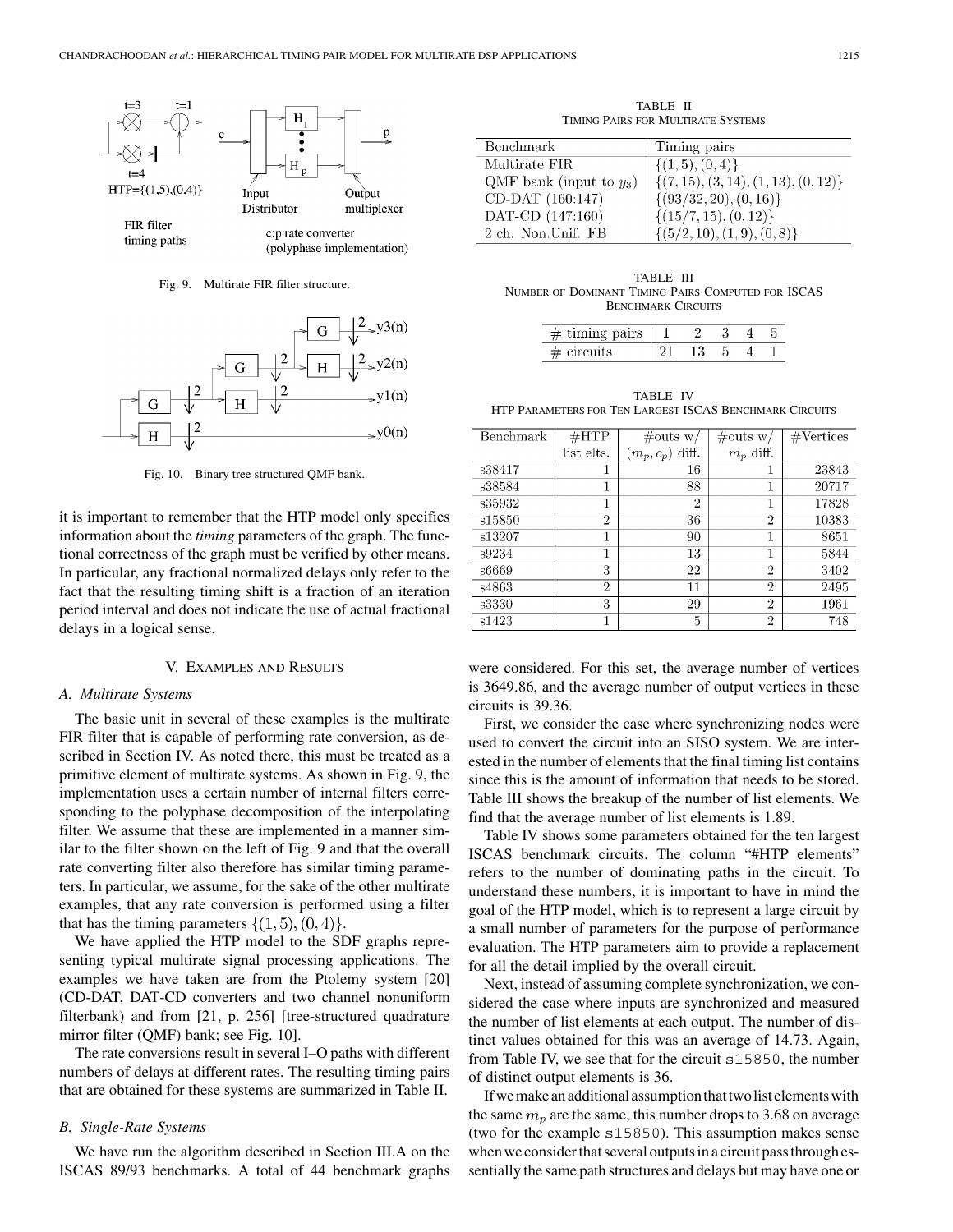two additional gates in their path that creates a slight and usually ignorable difference in the path length. For example, the circuit s386hassixoutputs.Whenwecomputethetimingpairs,wefind that three have an element with one delay, and the corresponding pairs are  $(1, 53)$ ,  $(1, 53)$ , and  $(1, 57)$ . Thus, instead of three pairs, it is reasonable to combine the outputs into one with the timing pair (1, 57) corresponding to the longest path.

In order to compare these results, note that if we did not use this condensed information structure, we would need to include information about each vertex in the graph. In other words, in the best case, if we accept the (in most cases justifiable) penalty for synchronizing inputs and outputs, we need to store an average of 1.89 terms instead of 3649.86.

We have not considered the case of relaxing the assumptions on the inputs as well. This would obviously increase the amount of data to be stored, but as we have argued, our assumption of synchronized inputs and outputs has a very strong case in its favor.

We have also computed the timing parameters for HLS benchmarks such as the elliptic filter and 16-point FIR filter from [12]. These are naturally SISO systems, which makes the synchronizing assumptions unnecessary. If we allow the execution times of adders and multipliers to vary randomly, we find that the FIR filter has a number of different paths that can dominate at different times. The elliptic filter tends to have a single dominant path, but even this information is useful since it can still be used to represent the filter as a single block.

A general observation we can make about the timing model is that systems that have delay elements in the feed-forward section, such as FIR filters and filters with both forward and backward delays, tend to have more timing pairs than systems where the delay elements are restricted to a relatively small amount of feedback. This is because feedback delay elements must necessarily exist in a loop that has a total negative constraint time, which means they will not contribute toward a dominant constraint time in the forward direction.

## VI. CONCLUSION

We have presented a timing model for dataflow graphs (the hierarchical timing pair model) and associated data structures and algorithms to provide timing information for use in the analysis and scheduling of dataflow graphs.

For homogeneous graphs, the HTP model allows hierarchical representations of graphs. This results in reducing the amount of information to be processed in analyzing a graph. Alternately, by using this hierarchical representation, the size of the graph that can be analyzed with a given amount of computing power is greatly increased.

The HTP model is able to efficiently store information about multirate graphs and allows the computation of important system parameters such as the iteration period bound easily. Exact schedules for multirate systems can also be obtained as a solution to the constraints that can be set up using this model. We have shown that the HTP model overcomes many limitations of the conventional timing models while incurring a negligible complexity increase.

We have considered several typical multirate DSP applications and computed timing pairs for these models. The results demonstrate the power of our approach. We have also considered several homogeneous graphs and shown that the hierarchical aspects of the model can be used to obtain large reductions in the amount of information about the circuit that we need to store in order to use its timing information in the context of a larger system.

The model as it exists now requires the ability to choose the start times of operations (variable phase clocking). We are currently examining ways of extending the model to more general kinds of circuits, which include some fixed phase registers along with other nodes, where the delay can be adjusted.

#### **REFERENCES**

- [1] E. A. Lee and D. G. Messerschmitt, "Synchronous data flow," *Proc. IEEE*, vol. 75, pp. 1235–1245, Sept. 1987.
- [2] V. Zivojnovic, S. Ritz, and H. Meyr, "Optimizing DSP programs using the multirate retiming transformation," in *Proc. EUSIPCO Signal Process. VII, Theories Applicat.*, 1994.
- [3] J. Horstmannshoff, T. Grötker, and H. Meyr, "Mapping multirate dataflow to complex RT level hardware models," in *Proc. ASAP*, 1997.
- [4] S. S. Bhattacharyya, P. K. Murthy, and E. A. Lee, *Software Synthesis from Dataflow Graphs*. Boston, MA: Kluwer, 1996.
- [5] A. Benveniste and G. Berry, "The synchronous approach to reactive and real-time systems," *Proc. IEEE*, vol. 79, pp. 1270–1282, Sept. 1991.
- [6] G. Bilsen, M. Engels, R. Lauwereins, and J. Peperstraete, "Cyclo-static dataflow," *IEEE Trans. Signal Processing*, vol. 44, pp. 397–408, Feb. 1996.
- [7] D. W. Trainor, R. F. Woods, and J. V. McCanny, "Architectural synthesis of a digital signal processing algorithm using IRIS," *J. VLSI Signal Process.*, vol. 16, no. 1, pp. 41–56, 1997.
- [8] C. Fong, "Discrete-time dataflow models for visual simulation in Ptolemy II," Master's thesis, Univ. California, Berkeley, CA, Dec. 2000.
- [9] N. Chandrachoodan, S. S. Bhattacharyya, and K. J. R. Liu, "The hierarchical timing pair model," in *Proc. Int. Symp. Circuits Syst.*, vol. V, Sydney, Australia, May 2001, pp. 367–370.
- [10] -, "An efficient timing model for hardware implementation of multirate dataflow graphs," in *Proc. Int. Conf. Acoust., Speech, Signal Process.*, Salt Lake City, UT, May 2001.
- [11] P. G. Paulin and J. P. Knight, "Force-directed scheduling for the behavioral synthesis of ASIC's," *IEEE Trans. Computer Aided Design*, vol. 8, pp. 661–679, June 1989.
- [12] S. M. H. de Groot, S. H. Gerez, and O. E. Herrmann, "Range-chartguided iterative data-flow graph scheduling," *IEEE Trans. Circuits Syst. I*, vol. 39, pp. 351–364, May 1992.
- [13] J. P. Fishburn, "Clock skew optimization," *IEEE Trans. Comput.*, vol. 39, pp. 945–951, July 1990.
- [14] H. V. Jagadish and T. Kailath, "Obtaining schedules for digital systems," *IEEE Trans. Signal Processing*, vol. 39, pp. 2296–2316, Oct. 1991.
- [15] R. Reiter, "Scheduling parallel computations," *J. ACM*, vol. 15, pp. 590–599, Oct. 1968.
- [16] M. Potkonjak and M. Srivastava, "Behavioral optimization using the manipulation of timing constraints," *IEEE Trans. Comput. Aided Design*, vol. 17, pp. 936–947, Oct. 1998.
- [17] E. Lawler, *Combinatorial Optimization: Networks and Matroids*. New York: Holt, Rhinehart, and Winston, 1976.
- [18] N. Chandrachoodan, S. S. Bhattacharyya, and K. J. R. Liu. (1999, Sept.) Negative cycle detection in dynamic graphs. Inst. Adv. Comput. Studies, Univ. Maryland, College Park, MD. [Online]. Available: http://www.ece.umd.edu/DSPCAD/papers/CONTENTS.html
- [19] T. H. Cormen, C. E. Leiserson, and R. L. Rivest, *Introduction to Algorithms*. Cambridge, MA: MIT Press, 1990.
- [20] J. T. Buck, S. Ha, E. A. Lee, and D. G. Messerschmitt, "Ptolemy: A framework for simulating and prototyping heterogeneous systems," *Int. J. Comput. Simulation*, vol. 4, pp. 155–182, Apr. 1994.
- [21] P. P. Vaidyanathan, *Multirate Systems and Filter Banks*. Englewood Cliffs, NJ: Prentice-Hall, 1993.
- [22] K. Ito and K. K. Parhi, "Determining the minimum iteration period of an algorithm," *J. VLSI Signal Process.*, vol. 11, pp. 229–244, 1995.
- [23] R. Schoenen, V. Zivojnovic, and H. Meyr, "An upper bound of the throughput of multirate multiprocessor schedules," in *Proc. IEEE ICASSP*, 1997.